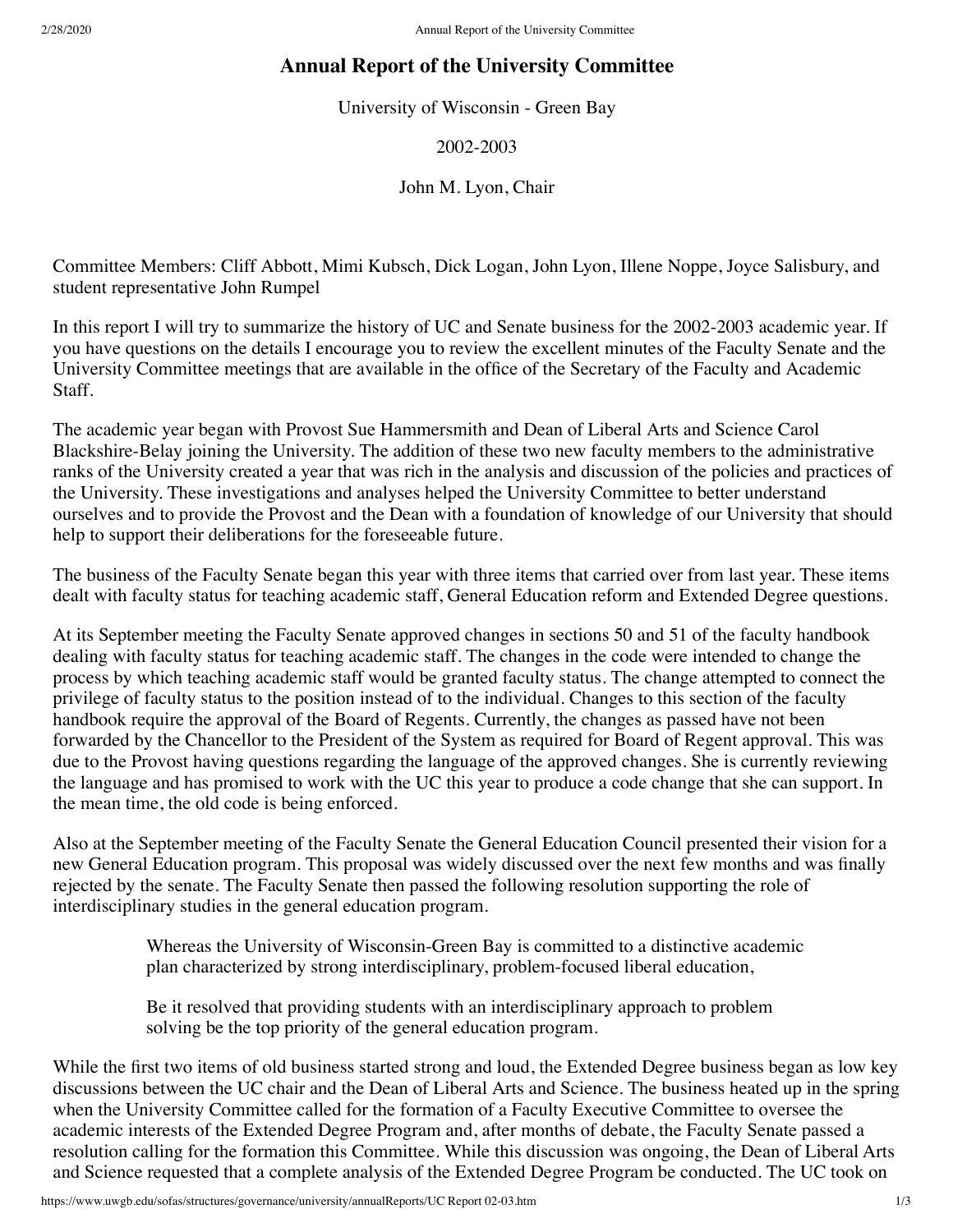## 2/28/2020 Annual Report of the University Committee

this task and completed its work in late spring. The UC report on the Extended Degree Program presented an analysis of a number of issues regarding the program including program mission and governance.

In the middle of the year, the Faculty Senate passed code changes dealing with Section 6.01 and the Committee on Academic Actions. The code change regarding Section 6.01, some refinement to the language of the code, was forwarded by the Chancellor to the President of the System for the approval by the Board of Regents and will be placed into action while we await the approval from the Regents. The code change dealing with the Committee on Academic Actions, dealing with the length of terms for faculty representatives, does not need Regent approval and was placed into action for next year.

The January Senate meeting allowed some free time for unscheduled business and the UC chair invested this time by inviting comments and concerns regarding the state of campus technology and in particular the state of implementation of the PeopleSoft system. The timing must have been right, as a number of issues were brought to the floor of the senate. The most critical problem that was addressed was one of not knowing whom to contact for specific questions regarding campus technology and a tendency to be passed around when you do ask a question. In less than a week the UC and Associate Provost Kathy Pletcher had worked out a process by which the computer help desk would act as the point of first contact for any and all questions regarding campus technology and software systems. The plan called for the help desk to log all questions, to provide or obtain answers to all questions, to develop and post on a web site a list of commonly asked questions and their answers and to develop a campus email technology list serve. I encourage the Associate Provost to review these systems in the spring to determine their effectiveness and to make changes as needed.

Budget issues were with us the entire year. They began with budget reductions in the fall, became stressful during the discussion of the use of the "Learning Experience" funds and continued into the spring as the state tried to address its budget deficient. Along the way the Senate Budget and Planning Committee presented to the Senate for their approval a plan for Strategic Budgeting at UW-Green Bay. The plan, a joint product of the Senate Budget and Planning Committee and the Provost and Chancellor was accepted for a one year pilot trial and was quickly put into action as the University worked to produce a 03-04 budget that included a significant base budget reduction and a decrease in staffing.

The year saw the retirement of the Jerry Rodesch, the Secretary of the Faculty and Academic Staff. The UC and the Faculty Senate recognized Jerry for his outstanding service to the University at its May meeting with a formal resolution and a standing ovation. The UC and the ASC worked together to recruit and interview candidates for the open position and made its recommendations to the Provost and Chancellor in late spring.

Even without a hope for faculty salary increases for the next academic year the Senate, at the urging of the UC chair to maintain the practice if just for the practice, debated and passed a resolution regarding the distribution of the faculty pay plan.

A number of issues and problems were discussed to some extent at UC meetings but survived our best attempts to solve them during the year. Included among these issues are:

 $\Box$  faculty development opportunities;

 $\Box$  childcare facilities to support the needs of our faculty, staff and students;

 $\Box$  the position of a faculty advocate;

 $\Box$  the role of the University Ombudsperson;

 $\Box$  equality of S&E funds across units.

I would like to thank once again the University Committee for their strong support and wise council over the past year, without which I would have made many more mistakes. I would also like to thank the Faculty Senate, the Provost and the Chancellor for their active roles in shaping the decisions that were made in the Faculty Senate